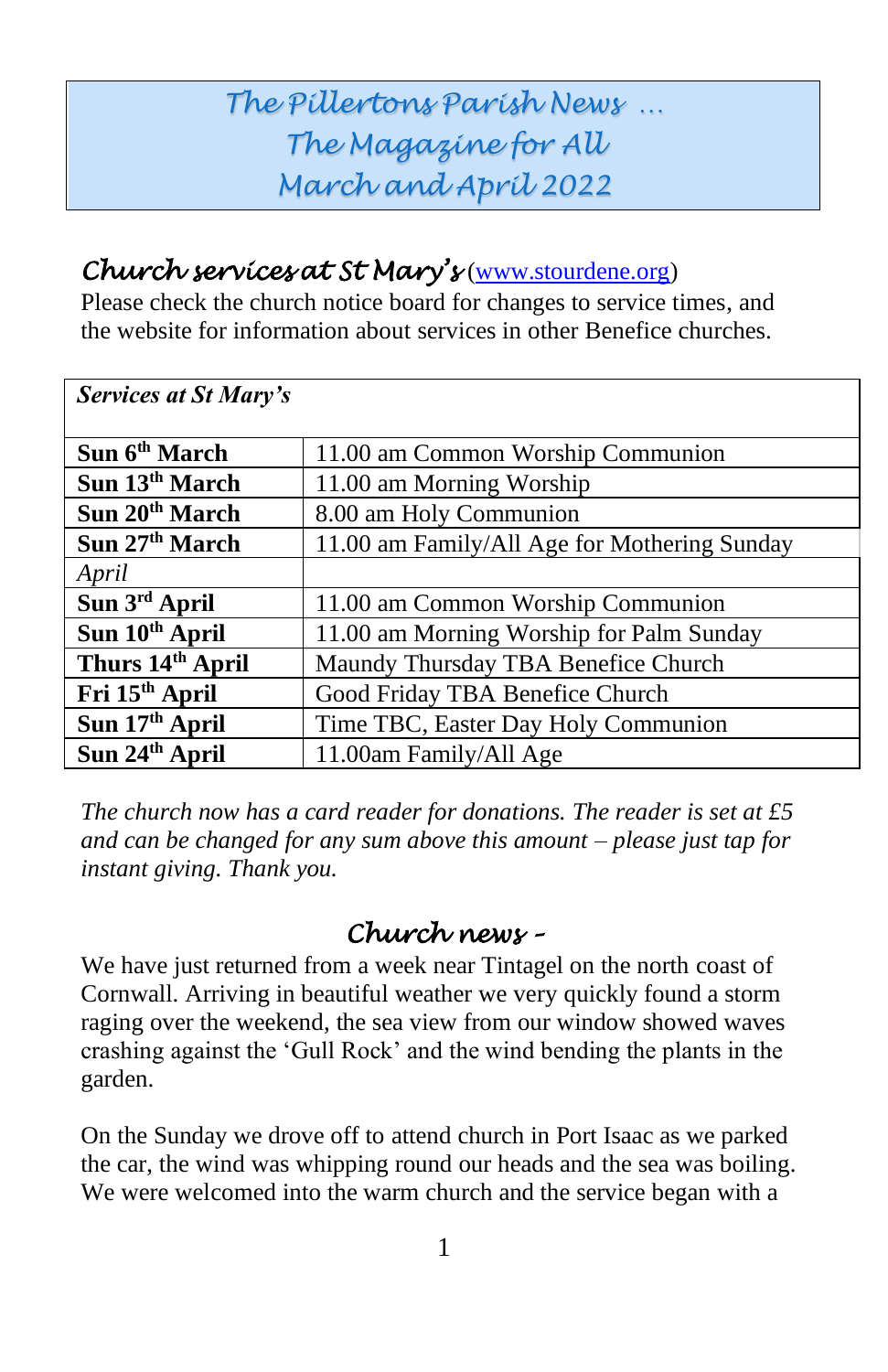reminder that God was with us. Peter and I were immediately struck by how appropriate the first two responses were in this church, high above the sea in the midst of a storm.

In the salt sea and the stirring sky: **God is with us** In the brave wind and the rugged land; **God is with us** On the steep road and the shifting shore; **God is with us** Among strangers and friends, at work and at play; **God is with us** In song and story, clay and paint; **God is with us** In joy and sorrow, fellowship and failure; **God is with us**

In this weather, in this place God was with us and how important it was to acknowledge that. This piece of liturgy has set me wondering about how disciplined we are about recognising 'God with us' - in our lives; in the places where we live; in the activities we are engaged with; in our families and friendships as well as every emotion we feel.

Jesus has promised us *'I am with you always, to the very end of the age' (Matthew Ch 28 v 20)* but am I disciplined about recognising and acknowledging that each day? Honestly, I don't think I do that enough. What about you? Throughout March we will be in the Church season of Lent, a time that we traditionally focus on being more disciplined in our lives, how about building the discipline in our lives of recognising 'God with us', that whatever storm is raging we are not alone, the God who loves us is there and we can lean on Him.

God be with you *Reverend Ruth Walker*

*Churchwardens' notes –* I write this with a sad heart, as we recently lost two friends: Brian Shaw and John Taylor. Over the years both have given great support to St Mary's and others have written more fully about them in this newsletter. **A memorial service for John Taylor will be held on Thursday, 3 rd March at 12.30 pm. Brian Shaw's funeral will be on Tuesday, 8 th March at 11am, both at Pillerton**.

Our Ash Wednesday, Communion with Ashing services this year are on Wednesday, 2<sup>nd</sup> March at 10am in Newbold, and 7.30pm at Ettington, and will mark the beginning of Lent. As we enter Lent, perhaps we could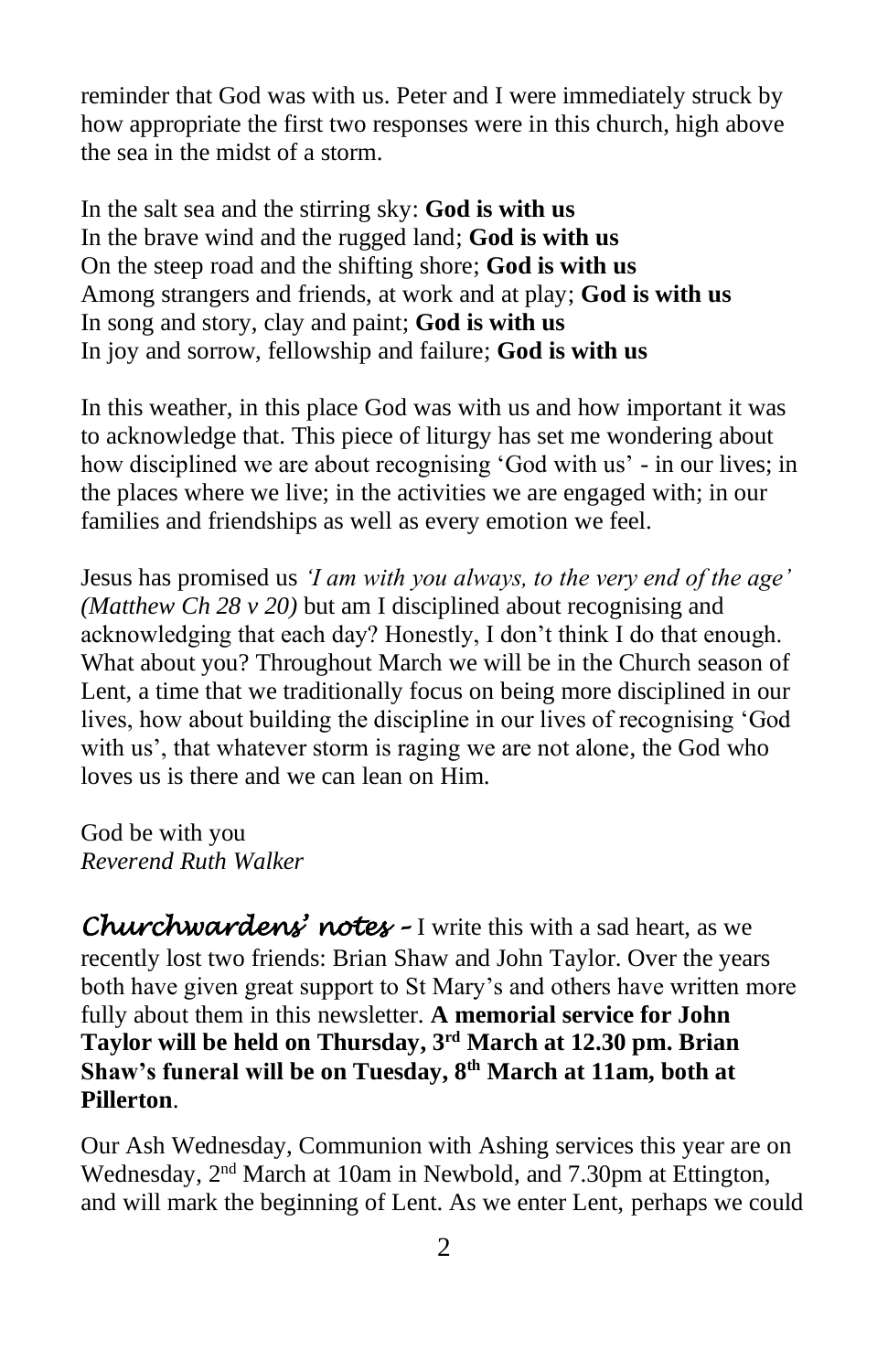all reflect on what we could all do that is actively meaningful? Whilst giving up chocolate or alcohol may help focus the mind during Lent, giving money for Water Aid, and, with restrictions lifted, re-engaging with neighbours and those who are on their own is another way to have a positive, more lasting impact.

Lent lunches are resuming after an enforced break, and this year St Mary's will host the Pillerton soup and bread lunch (not at the village hall), with proceeds to Christian Aid.

Mothering Sunday falls on the  $27<sup>th</sup>$  March, and it would be lovely to see you all at our Celebration on at 11am.

With our rector Sharon still unable to resume duties, Ruth Walker and David Jessett, continue to provide leadership and pastoral support, for which we are hugely grateful. It does mean that organisation of the Easter services is less easy and, at time of writing, details for the Easter Sunday, 17<sup>th</sup> April are not yet finalised. Please check the website for details nearer the time, likewise for Maundy Thursday and Good Friday.

There are plans to celebrate the Jubilee in early June but details are still being considered. If you have any ideas, please let Jennifer or Jeremy know. *Jeremy and Jennifer, Churchwardens Jeremy (01608 688060) Jennifer (01789 740688 or [pillerton414@gmail.com\)](mailto:pillerton414@gmail.com)*

*Jottings from Hersey -* As I write, things are looking up, and P and I are trying to get back to some kind of normality. But I have sleepless nights about headlines shouting, "UK households hit by rising cost of living", "Omicron lifts US jobless claims to three-month high", while, ominously, P keeps humming the old music hall song: "*It's the rich what gets the pleasure, it's the poor what gets the blame."* Feeling a little guilty that I have not got much done over the two years of lockdowns - little or no travelling, entertainment or socialising with friends - I started to tidy a cupboard that has not been touched for years. A large box of old photographs came to light – the ten-foot high snow drift in the OBR in the harsh winter of '83, church fetes at the Old Manor, the victorious Hersey cricket team on Findon's top field in Priors, our Church Hall, and more recently, the Watery Lane Jubilee Street Party. Old aerial snaps from the early 1980s revealed some of the changes to the landscape. Here were the Mears Farm barns, the venue for the popular barn dances and barbecues, the Laundry Cottages and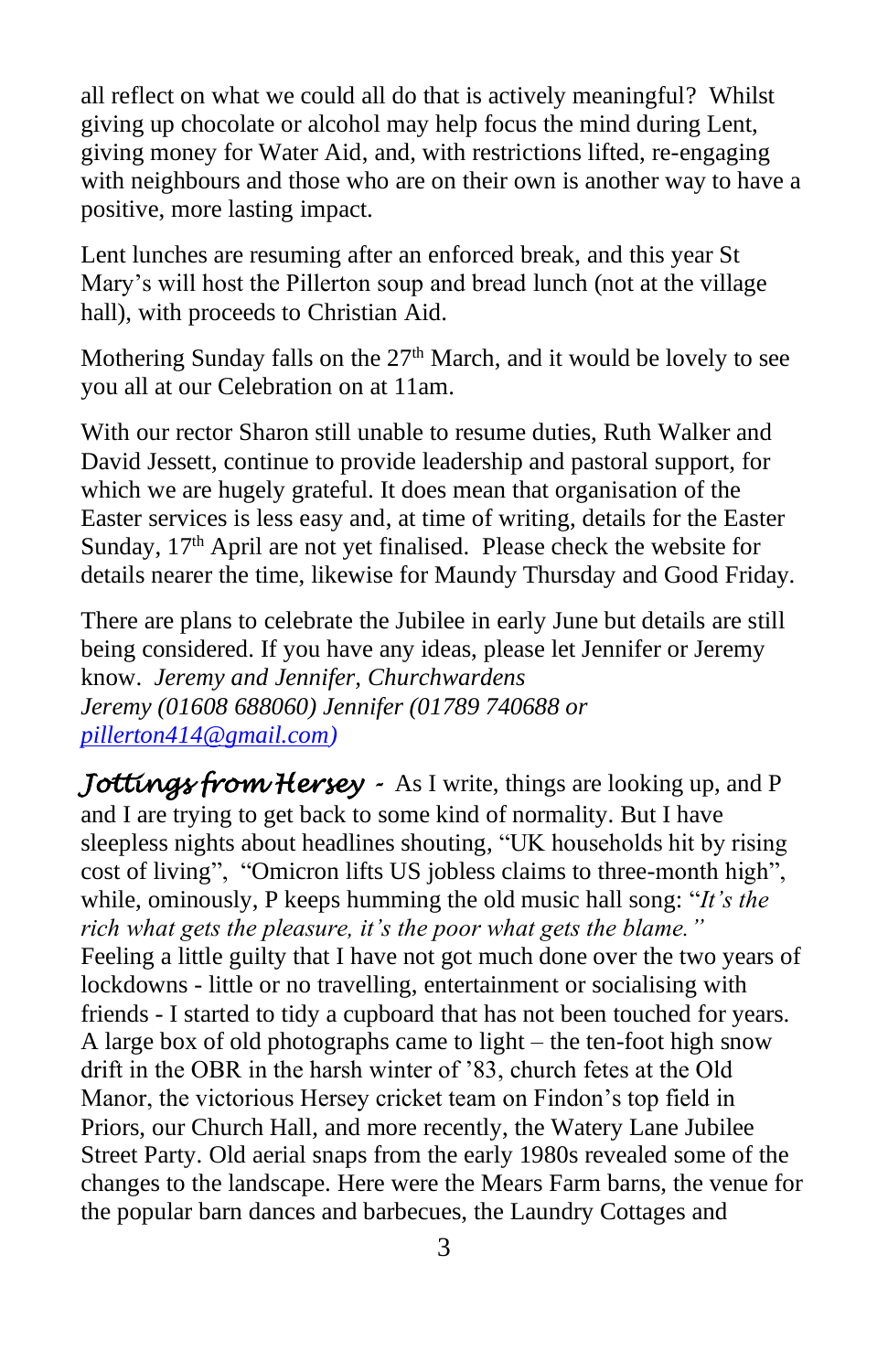Willowbrook abandoned, and wildly overgrown by trees and brambles, my young children sternly warned by Peggy and Flo not to venture within. We were so sad to hear recently of the death of lovely John Taylor whose family farmed Willowbrook for many years. RIP John. *Ros Williams*

*Lent lunches -* On each Wednesday during Lent, please come and enjoy homemade soups and crusty bread, followed by coffee and tea, at one of our benefice's churches. All lunches run from 12.30pm until 2pm and although there is no charge, any donations to support the important work of Christian Aid will be very gratefully received. On 9<sup>th</sup> March, please join us at Halford Church; 16<sup>th</sup> March at Newbold Village Hall; 23<sup>rd</sup> March at Pillerton Church; and, 30<sup>th</sup> March at Ettington Church.

# *Diary date - Platinum Jubilee at Village Hall –* a

picnic will take place at the village hall on  $4<sup>th</sup>$  June – more information to follow!

*Time to get walking again!* At this time of year we start to think about the mud drying up and getting out to walk in the beautiful English countryside - but where to find new and interesting walks? Walking in Warwickshire

<https://www.walkinginengland.co.uk/warwickshire> has hundreds of walks to download and print free of charge; it also has books of walks, details of all the walking groups in the county, and much more. Whether you want to walk on your own, or with a group, all the information is there in one place. With walks from half a mile to over twelve miles, and a note about their suitability for pushchairs and wheelchairs, everyone can find a walk to enjoy. So, home or away, check out the websites and get walking! *John Harris [www.walkinginengland.co.uk](http://www.walkinginengland.co.uk/) and [john@walkinginengland.co.uk](mailto:john@walkinginengland.co.uk)*

## *Shipston on Stour Hospital League of Friends -* Thank

you to everyone who donated in 2021 to The Pillerton Hersey village collection in aid of The League of Friends of the Shipston on Stour Hospitals. The total raised was £155.00. Your support is greatly appreciated. *Mary Hitchman*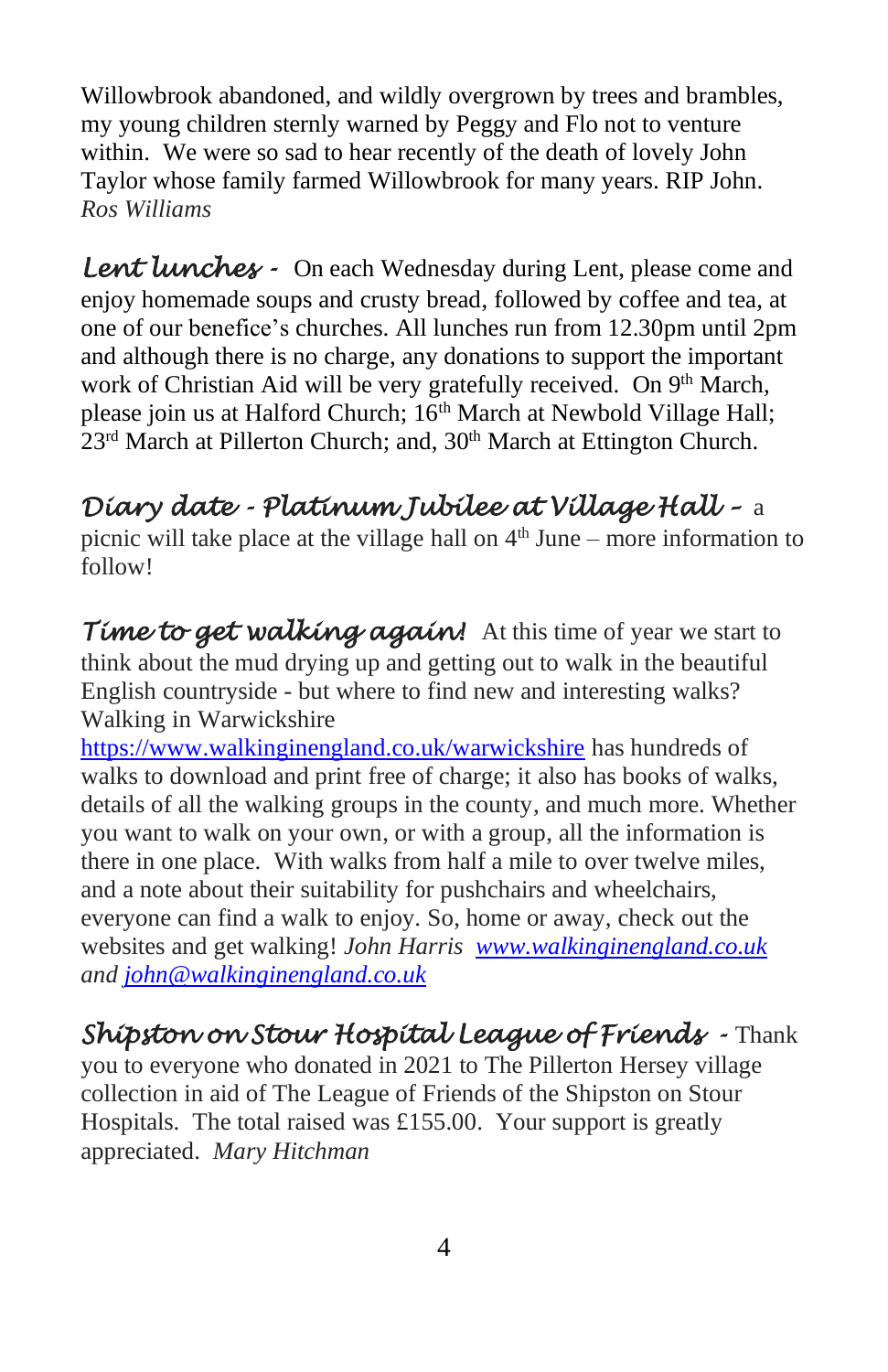Pillerton Scout Group - Calling all young people age 6 to 14! Do you want to try new things? Make new friends? Learn new skills? Have fun and go on adventures? Join in with activities that get you thinking and doing? Explore the great outdoors? Help others and make a difference? Prepare for the future? Join the adventure!

- Beavers: Tuesday at 6pm to 7.15pm in Pillerton Village Hall
- Cubs: Thursday at 6.30pm to 8pm.
- Scouts: Monday 6.30pm to 8 pm.

To find out more and/or to register for a place, contact Louise Whiteley (louisewhiteley@live.co.uk)

*We also need adult volunteers!* Could you lead or help run a Beavers, Cubs, or Scouts meeting, or even just drop in occasionally to share your skills? You don't need to be Bear Grylls to join us: you don't need to have been a Scout when you were younger, or know how to put up a tent. What you do need is a sense of adventure, time, enthusiasm, life experience, and skill-sharing. We provide full support and training, and you will acquire new skills (and a CV boost into the bargain!), and the satisfaction of empowering youngsters to try new things, make new friends, and stand on their own two feet. To find out more, and/or to join our Scouting family, please contact Colette Inman on 01789 740034, or Amy Aggiss on gsl@pillertonscoutgroup.org.uk

*News from Hastings House Medical Centre:* My name is Emily Taylor, and I am part of the reception team at Hastings House, and have taken on the role of patient communication. We hope that a regular feature from us in your local newsletter will help extend our reach into the local community. Hastings House Medical Centre has more to offer than a traditional Doctors surgery: We are becoming an integral part of the community, and are looking to provide services of which we can be proud.

For those of you with internet access, we have a website plus a Facebook and Twitter account. For those without, the notice board at the front of the surgery offers up to date information as well as our A-frame at the front of the surgery.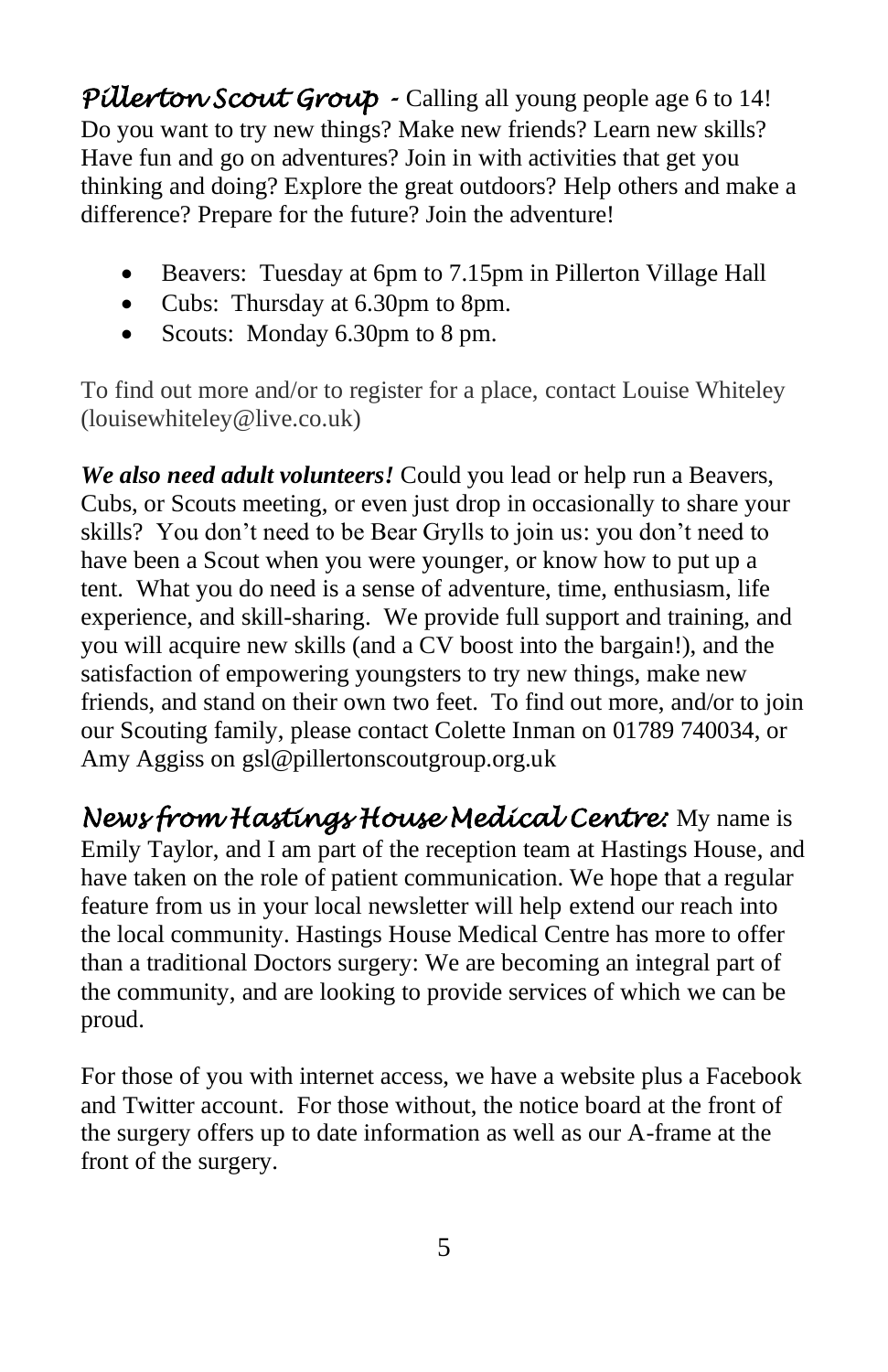The Facebook and Twitter pages are updated frequently with surgery information and anything that might be of interest to the community. If we have a surgery issue - for example, a power cut or phone outage - Facebook will be the first place that we post information to keep you informed. Our website offers lots of information, from opening times and prescription requests, to self-referral health services and carer information. There is also a page for up-to-date news and a link to our monthly newsletter where you can find even more surgery information.

We welcome patient feedback on all aspects of what we have to offer here at Hastings House. <https://hastingshouse.org.uk/>

*Carers4Carers –* Friday, 25th March 10.30-noon in Kineton Village Hall. You are welcome to join us for coffee, biscuits and friendly chat. In March, Chiltern Music will be working with us to look at how music can help with our wellbeing. On Friday, 22<sup>nd</sup> April 10.30-noon, Penny Varley, a local ceramicist, will lead a pottery workshop. *Pre-booking for both the meetings and companionship groups are essential.* For more information about our self-help support group, including help with transport to/from meetings, telephone Gillian on 07947 893504, email us at [kcarers4carers@gmail.com](mailto:kcarers4carers@gmail.com) or please look at [www.carers4carersonthefosse.org.uk.](http://www.carers4carersonthefosse.org.uk/)

*Obituary: Brian Shaw -* Brian, who lived for many years at Coverwell Farm (now Vicarage Farmhouse), Pillerton Hersey has died in Warwick Hospital aged 79. He and his family were the first occupants of the new development when the Rimells retired. He came to love the village and was very active in the community, and especially in supporting the church. He and his wife Carol moved to Stratford on Avon in 2014 but he always took an interest in village events, coming back to visit friends and neighbours. His gentle character will be missed. RIP.

*Obituary: John Taylor -* It is with much sadness that we heard of John Taylor's death at home in Shipston in his 90<sup>th</sup> year. John lived in Willowbrook Farm with his parents and sister Marjorie until the family retired from farming. He moved with his parents and sister to Shipston where he lived for the rest of his life, lovingly looking after his mother to a very old age after his father and sister both passed away. He came from one of the few remaining Pillerton Hersey farming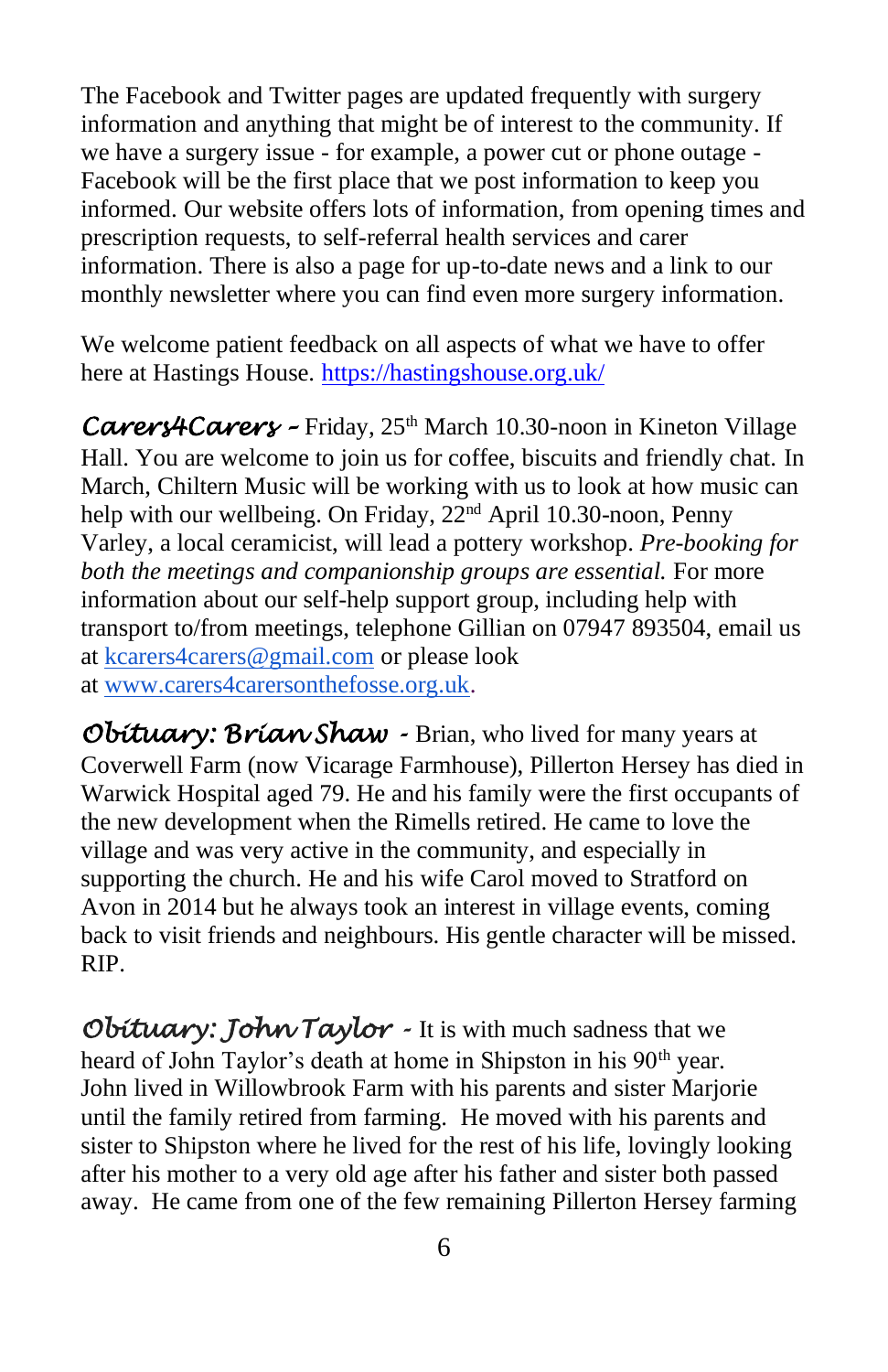families, and his close ties to Pillerton remained for the rest of his life.

John was a mine of local social and historical information and had an amazingly clear memory of "all things Pillerton." "Ask John", we would say if we needed any details of past residents, or help with identifying photographs. After his parents died, and before his retirement, he was always more than willing to help around the village, and could often be seen working in the churchyard that he helped to maintain with love and care up to last year. He attended services at St Mary's, regularly driving from Shipston for every special occasion and was always to be seen at the fete for which he made a ginger cake every year. He was a good cook and looked after himself well, enjoying his Sunday roasts! He must have worked on almost every farm in the village, helping the Chambers at Mears Farm, the Langtons at Flaxlands, and John Schofield at Park Slade, to name but a few.

He helped many people in their gardens and was always willing to give a hand on the remaining farms. His knowledge of the countryside was legendary - he knew it like the back of his hand. Willowbrook Farm was one of the last to be modernised in the village. I well remember sitting around the dining table laden with goodies in the fading light of a weekend afternoon, when his mother would light the oil lamp and we would enjoy home-baked cakes. This was one of the last houses in the village to be without electricity and there was a great celebration when it was at last turned on.

John was a kind, gentle country man always at ease with the surroundings and the people he knew so well. He loved Pillerton and it is fitting that he will rest there with his parents and sister. Those who knew him will miss him greatly. *Janet Knight*

#### *\*\* Content for the next newsletter and rotas -*

*Next newsletter -* Please send any news for the next newsletter (covering May and June) by *16th April* to Fiona Young [\(pillertsonscoop@gmail.com\)](mailto:pillertsonscoop@gmail.com)